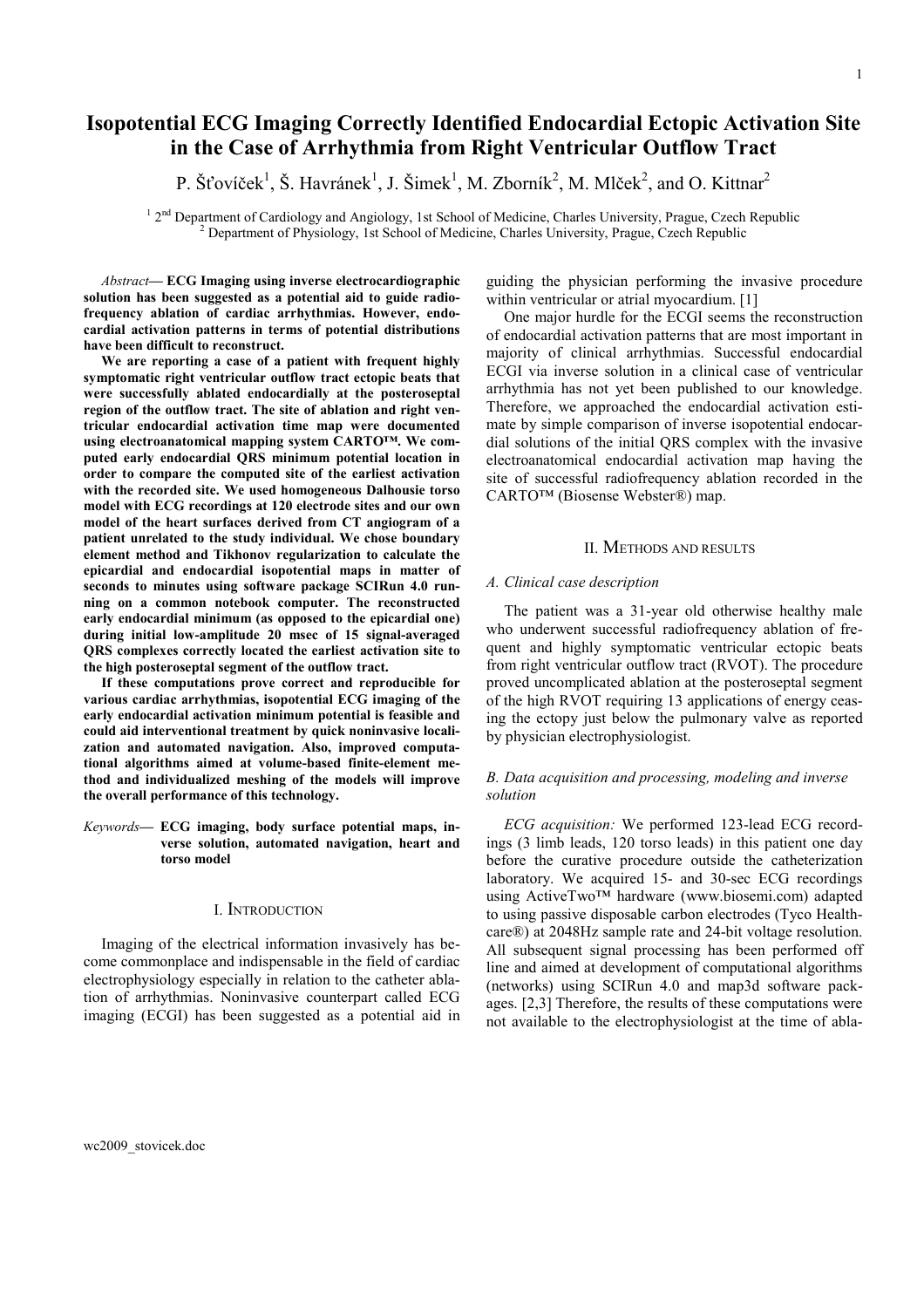tion and consequently are retrospective. The ECG data were processed to obtain body surface potential maps (BSPM) of signal-averaged initial 20 milliseconds of 15 QRS complexes of the ventricular ectopic beats superimposed on the Dalhousie torso model [4] using Laplacian 3d interpolation algorithm. [5] The initial QRS potentials of interest that were evaluated in individual leads and maps were of 10-50 µV amplitudes and generally preceded the naked-eye discernible or summary root mean square QRS onset. The initial QRS minimum was located on the back of torso with a prominent maximum in the upper front chest. (Fig. 1)



Fig. 1 Dalhousie torso model with BSPM at 15 msec into the QRS complex of the ectopic beat.

Heart Torso Model: We used contrast-enhanced angiography scans from 32-slice CT acquired from another patient unrelated to the above described patient. The epicardial and endocardial surfaces were extracted using level-set segmentation algorithm available through seg3d software. [6] The resulting isosurfaces were reduced manually into approximately 100-350-node triangulated surface meshes. We registered the resulting epicardial and endocardial meshes into the common Cartesian space within the Dalhousie torso hence creating homogeneous heart torso model.

Isopotential inverse solution: The realistic heart and torso meshes constituted the framework for the boundary element method (BEM)-based inverse solution. We used Tikhonov regularization L-curve and also experimental selection of regularization parameter while observing the resulting epicardial and endocardial maps of the 20 selected initial QRS samples. We retrospectively compared the resulting inverse isopotential epicardial and endocardial maps with the electroanatomical CARTO activation map and successful ablation site location. The computed inverse solution maps showed corresponding initial QRS minimum located in the posteroseptal segment of the RVOT (Fig.2)



Fig. 2 ECG images (potential distributions) obtained by inverse solution computed on the triangularized mesh (model) of the right ventricle. The blue spot is the initial QRS negativity with the potential minimum at its center. Overlapping is the CARTO right ventricle map (it is the rougher and light green coloured surface with its nodes in the form of small balls) at a computed minimum distance from the model. The orange and red balls are the earliest sites and also sites of the successful ablation on the CARTO man

whereas the epicardial solution showed a minimum significantly displaced off this site. These computations were performed using a common notebook computer (ThinkPad R61i, Intel Core2Duo, 1.5GHz, 2.99GB RAM). The critical computations (Tikhonov inverse solution module) ran in matter of seconds up to tenths of minutes (if taken in series of samples using L-curve).

# III. DISCUSSION

In this report we sought the simplest way to reconstruct initial QRS endocardial activation patterns and sites by means of ECG imaging. We believe, together with others that prerequisite of ECGI application into clinical algorithms is its feasibility and light-weightiness. [7] ECGI would be always inherently less accurate in comparison with invasive techniques; nevertheless, it could still be of significant help if it proves fast, correct, and easy to apply nearly the same as other noninvasive methods.

Generally, most of the attempts to noninvasively reconstruct cardiac activation and recovery have resulted in fairly accurate epicardial patterns and imaging either in terms of isopotentials [8] or isochrones [9]. Therefore, elaborate iterative algorithms for best-fit reconstruction of complete electrograms and computing activation times have been developed in order to estimate activation of deep structures of myocardium. As a consequence, these algorithms as yet require significant computing time and resources, and their accuracy is difficult to validate [10] due to often incomplete (even though clinically sufficient) invasive recordings and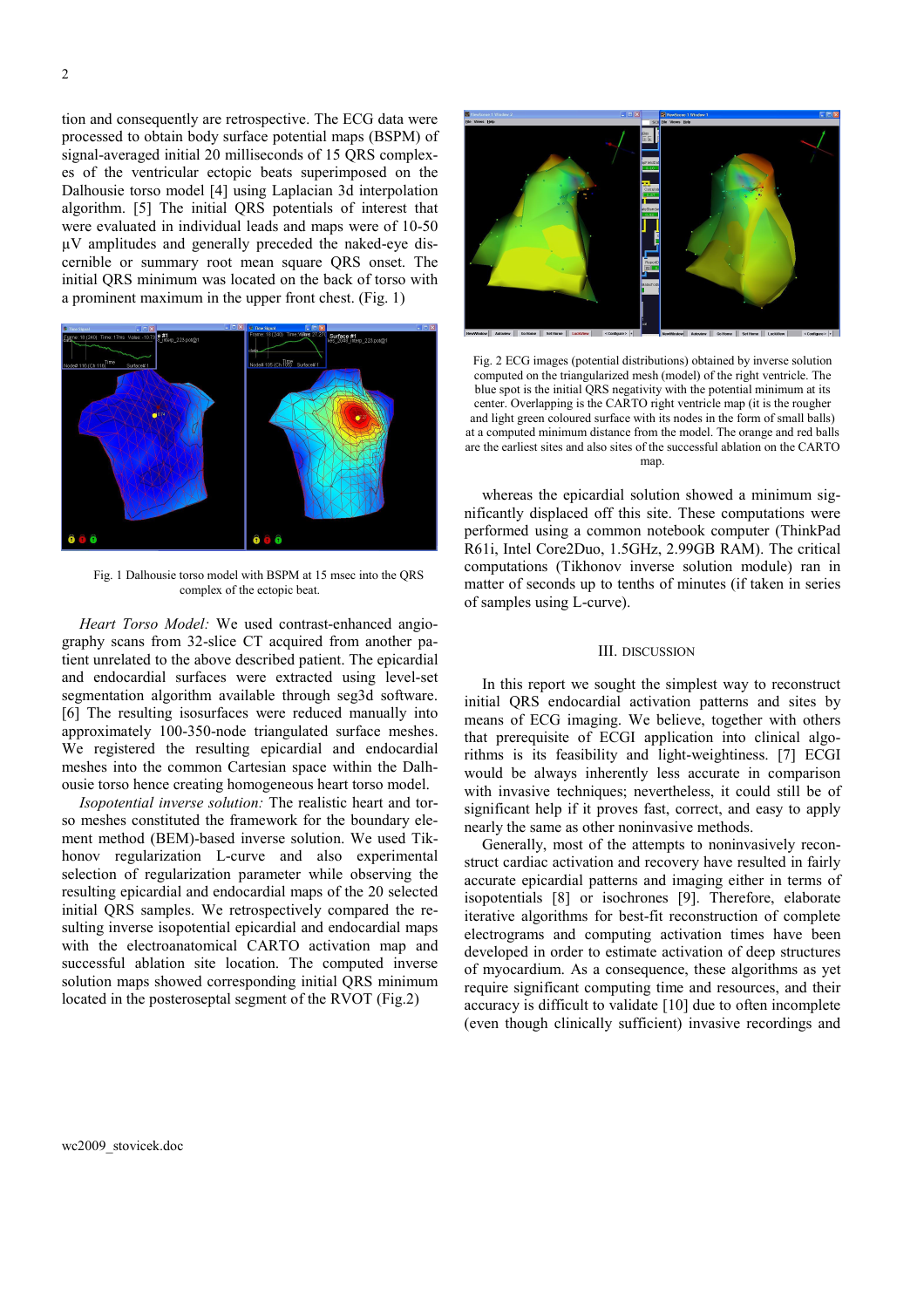reconstructions in the real-world patients with arrhythmias. Typically, esp. in the case of ventricular arrhythmias, successful radiofrequency ablation as guided by electroanatomical maps provided by the CARTO system does not require the entire or complete endocardial or epicardial activation pattern to be reconstructed and rather a rationed approach has been used by most physicians with variable mapping density or even partial maps. Instead of need for complete activation pattern, they have long been exercising the ability to estimate the region or wider site of origin using extensive experience in ECG QRS patterns recognition [11] with high degree of accuracy. Validity of this approach was also documented by meticulous statistical QRS integral analysis of BSPM. [12] The only routinely available technology for obtaining a complete reconstruction of endocardial activation patterns requires introduction of a special non-contact and rather invasive endocardial cavity probe. [13]

In our case report, we respected the clinical approach by acknowledging that the arrhythmia comes from RVOT (based on the typical QRS shape in the 12-lead ECG) and require just a refinement of the segment or wider site of origin. In respect to the general assessment of the accuracy of the inverse isopotential calculations, we should compute inverse solution also using the left ventricle endocardial surface including the outflow tract. Spatial mismatch between the computed early minimum and measured earliest activation site together with the successful ablation site in our case was introduced most likely by the anatomical mismatch between the patient's heart and torso and our arbitrary model. This should be solved by creating individualized patient heart torso models using effective and automated segmentation and registration methods.

Generally, the issue of limited sampling of the cardiac volume by boundary element method should be improved by sampling the tissue volume by finite element method. Also, the activation time computations by iterative methods are legitimate and, perhaps, more accurate in terms of inverse solution reconstructions, especially in the case of continuous activations without clear isoelectric line typically found in the case of reentry arrhythmias that are common in structurally challenged hearts with scarring and other morphological abnormalities.

### IV. CONCLUSIONS

Our experimental and rather simple inverse solutionbased endocardial activation reconstruction seems realistic and feasible in terms of computing power and practical use. It could aid clinical arrhythmia interventions by offering automated coordinates and enhanced navigation. It needs 3

further validation in various cases of arrhythmias with different mechanisms. Also, it requires improvement of the computations by means of automated meshing and working with tissue volumes.

#### ACKNOWLEDGMENT

This work was made possible in part by software from the NIH/NCRR Center for Integrative Biomedical Computing, P41-RR12553-07. We hereby acknowledge the authors of SCIRun and map3d software for continuing help and assistance. Also, without continuing collaboration and help from the Department of Physiology and Biophysics of Dalhousie University in Halifax, Canada, our work would be much more difficult.

## **REFERENCES**

- 1. Ramanathan C, Ghanem RN, Jia P et al Electrocardiographic Imaging (ECGI): A Noninvasive Imaging Modality for Cardiac Electrophysiology and Arrhythmia. Nature Medicine 2004; 10:422-428
- 2. SCIRun: A Scientific Computing Problem Solving Environment. Scientific Computing and Imaging Institute (SCI), http://software.sci.utah.edu/scirun.html
- 3. map3d: Interactive scientific visualization tool for bioengineering data. Scientific Computing and Imaging Institute (SCI), http://www.sci.utah.edu/cibc/software/map3d.html
- 4. Data Sets: NCRR Center for Integrative Biomedical Computing (CIBC) data set archive.
- http://www.sci.utah.edu/cibc/software/login\_datasets.html 5. Oostendorp TF, van Oosterom A, Huiskamp G: Interpolation on a triangulated 3D surface. Journal of Computational Physics
- 1989;80:331-343 6. Seg3D: Volumetric Image Segmentation and Visualization. Scientific Computing and Imaging Institute (SCI),
- http://www.sci.utah.edu/cibc/software/index.html
- 7. Wilber DJ. Electrocardiographic imaging: new tool for interventional electrophysiology, or just another pretty picture? Heart Rhythm. 2007 Aug;4(8):1085-6. Epub 2007 Jun 16
- 8. Sapp JL, Dawoud F, Clements J et al. Inverse solution electrocardiographic mapping of epicardial pacing correlates with threedimensional electroanatomic mapping. Computers in Cardiology 2007;34:769−772
- 9. Oster HS, Taccardi B, Lux RL et al. Noninvasive electrocardiographic imaging: Reconstruction of epicardial potentials, electrograms and isochrones, and localization of single and multiple electrocardiac events. Circulation 1997; 96: 1012-1024
- 10. MacLeod RS, Brooks DH. Validation approaches for electrocardiographic inverse problems. Advances in Computational Biomedicine, Volume 3: Computational Inverse Problems in Electrocardiology. WIT Press 2001, pp 229-268
- 11. Saliba WI, Natale A. Ventricular tachycardia syndromes. Med Clin North Am. 2001 Mar;85(2):267-304
- 12. SippensGroenewegen A, Spekhorst H, van Hemel NM et al. Body surface mapping of ectopic left and right ventricular activation. QRS spectrum in patients without structural heart disease. Circulation 1990 Sep;82(3):879-96